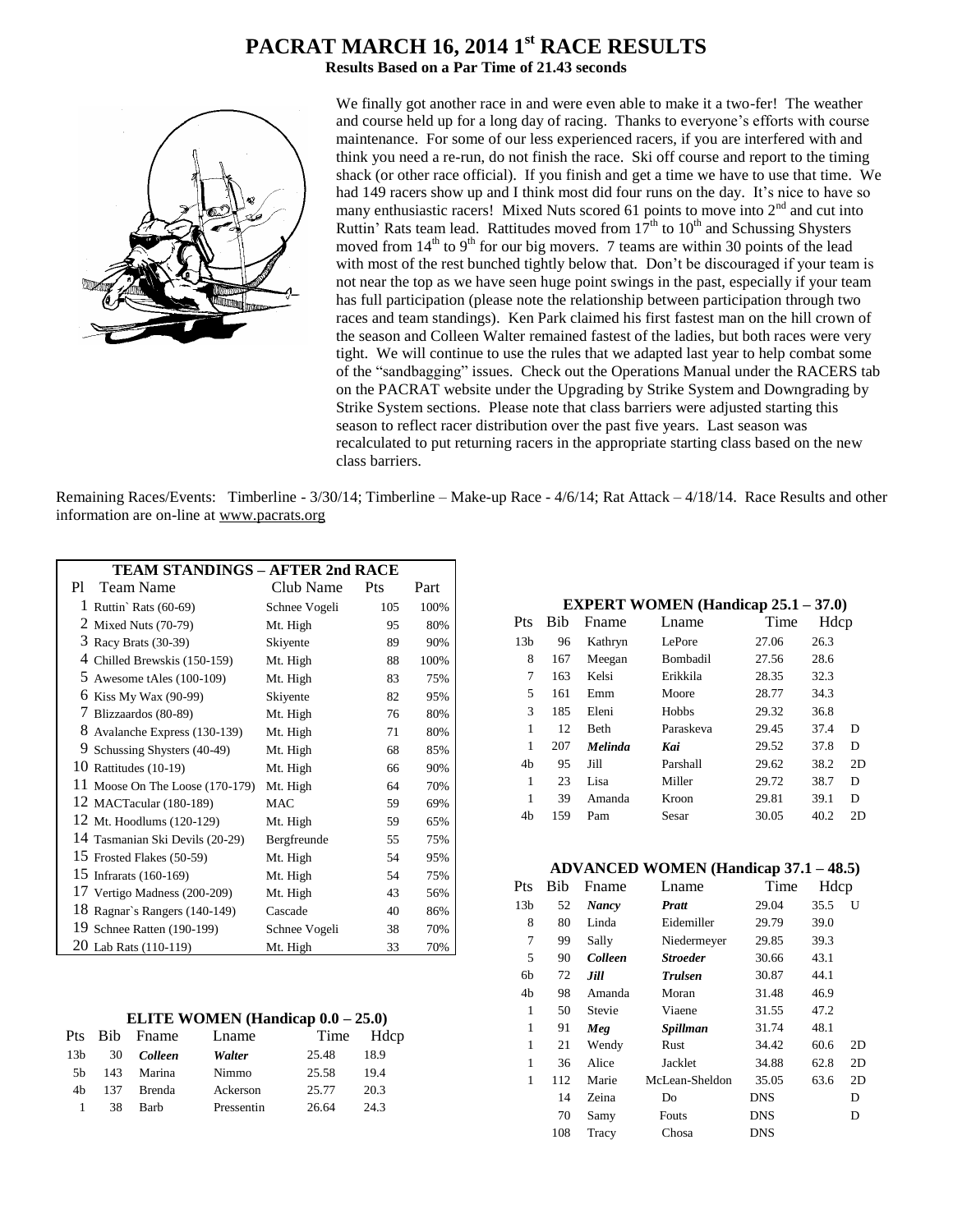|                 |     |               | <b>ADVANCED INT. WOMEN (Handicap 48.6 – 60.5)</b> |            |       |    |
|-----------------|-----|---------------|---------------------------------------------------|------------|-------|----|
| Pts             | Bib | Fname         | Lname                                             | Time       | Hdcp  |    |
| 13 <sub>b</sub> | 33  | Allison       | Bader                                             | 32.11      | 49.9  |    |
| 7               | 35  | Maria         | Winner                                            | 32.64      | 52.3  |    |
| 8b              | 93  | Sheri         | Parshall                                          | 33.16      | 54.8  |    |
| $\overline{2}$  | 29  | Anda          | Cornea                                            | 33.28      | 55.3  |    |
| 1               | 31  | Nancy         | Foreman                                           | 34.26      | 59.9  |    |
| 1               | 55  | Paula         | Bearson                                           | 35.61      | 66.2  | 2D |
| 4b              | 94  | Billie        | Rease                                             | 35.95      | 67.8  | 2D |
| 1               | 172 | Kristine      | Canham                                            | 40.12      | 87.2  | D* |
|                 | 28  | Jan           | Moore                                             | <b>DNS</b> |       |    |
|                 | 133 | Sandra        | Volk                                              | <b>DNS</b> |       | D  |
|                 |     |               |                                                   |            |       |    |
|                 |     |               |                                                   |            |       |    |
|                 |     |               | <b>INTERMEDIATE WOMEN (Handicap 60.6 – 77.0)</b>  |            |       |    |
| Pts             | Bib | Fname         | Lname                                             | Time       | Hdcp  |    |
| 13 <sub>b</sub> | 174 | Kristin       | <b>Brown</b>                                      | 33.16      | 54.8  | U  |
| 12 <sub>b</sub> | 122 | Julie         | Moore                                             | 34.56      | 61.3  |    |
| 10 <sub>b</sub> | 89  | Marchond      | Gardella                                          | 35.35      | 65.0  |    |
| 9b              | 150 | <b>Brenda</b> | Becerra                                           | 36.94      | 72.4  |    |
| 7 <sub>b</sub>  | 32  | Selena        | Coffman*                                          | 37.01      | 72.7  |    |
| 6b              | 37  | Debbie        | Kitchin                                           | 38.20      | 78.3  | 2D |
| 4b              | 54  | Janet         | Siverts-Smith                                     | 38.93      | 81.7  | 2D |
| 4b              | 76  | Candace       | Pool                                              | 39.11      | 82.5  | 2D |
| 4b              | 34  | Diane         | Hicks                                             | 40.61      | 89.5  | 2D |
| $\mathbf{1}$    | 154 | Jacquelyn     | Lane                                              | 41.02      | 91.4  | 2D |
| 4b              | 152 | Itsuko        | Day                                               | 41.63      | 94.3  | 2D |
| $\mathbf{1}$    | 171 | Mera          | Stepan                                            | 42.39      | 97.8  | 2D |
| $\mathbf{1}$    | 156 | Jeanne        | Nyquist                                           | 50.29      | 134.7 | 2D |
|                 | 53  | Moniquea      | DeGan                                             | <b>DNS</b> |       | D  |
|                 | 78  | Lisa          | Warzyn                                            | <b>DNS</b> |       |    |

|                |            |          | NOVICE WOMEN (Handicap 77.1 - 106.0) |       |      |
|----------------|------------|----------|--------------------------------------|-------|------|
| Pts            | <b>Bib</b> | Fname    | Lname                                | Time  | Hdcp |
| 10             | 109        | Laura    | Whitehorn                            | 38.05 | 77.6 |
| 6              | 97         | Wendy    | Morseth                              | 38.37 | 79.1 |
| .5b            | 153        | Colleen  | Hankins                              | 39.90 | 86.2 |
| 4 <sub>h</sub> | 51         | Patricia | Savage                               | 41.02 | 91.4 |
| 4 <sub>h</sub> | 24         | Shawn    | Storey                               | 41.19 | 92.2 |

1 129 Caylah Dargan 42.01 96.1

# **BEGINNER WOMEN (Handicap 106.1 and Greater)**

| 106.3 |
|-------|
| 110.7 |
| 122.5 |
| 1244  |
| 172.1 |
|       |

#### **NEW RACERS – WOMEN**

|     | 116 Linda | Pearce  | <b>DNS</b> |
|-----|-----------|---------|------------|
|     | 178 Diane | Domina  | <b>DNS</b> |
| 181 | Chelsi    | Elliott | <b>DNS</b> |

### **ELITE MEN (Handicap 0.0 – 15.0)**

201 Sheri Cansler DNS 202 Betsy Marchand DNS

| Pts             | Bib | Fname          | Lname          | Time       | Hdcp |    |
|-----------------|-----|----------------|----------------|------------|------|----|
| 13 <sub>b</sub> | 158 | Ken            | Park           | 22.91      | 6.9  |    |
| 12 <sub>b</sub> | 134 | Jay            | Pollock        | 23.37      | 9.1  |    |
| 11 <sub>b</sub> | 144 | <b>Gunther</b> | <b>Bergner</b> | 23.39      | 9.2  |    |
| 10 <sub>b</sub> | 182 | Kevin          | Chapman        | 23.40      | 9.2  |    |
| 5               | 66  | Peter          | Dodd           | 23.60      | 10.1 |    |
| 7b              | 79  | Paul           | Soper          | 23.70      | 10.6 |    |
| 6b              | 60  | Dale           | Parshall       | 23.87      | 11.4 |    |
| 5b              | 64  | Bruce          | Parshall       | 23.93      | 11.7 |    |
| 4b              | 130 | Geoff          | Mihalko        | 23.99      | 12.0 |    |
| 1               | 117 | Brian          | Stanley        | 24.05      | 12.2 |    |
| 1               | 187 | Alex           | Ioica          | 24.09      | 12.4 |    |
| 1               | 198 | Scott          | Morrison       | 24.70      | 15.3 | D  |
| 1               | 132 | Mark           | Stanford       | 24.80      | 15.7 | D  |
| 1               | 186 | Brian          | Bogatin        | 24.83      | 15.9 | D  |
| 1               | 140 | Ryan           | <b>Rooper</b>  | 25.18      | 17.5 | D  |
| 4b              | 192 | Greg           | Dilger         | 25.88      | 20.8 | 2D |
|                 | 102 | Ward           | Jagels         | DNS        |      |    |
|                 | 180 | Ben            | McKinley       | <b>DNS</b> |      |    |

#### **EXPERT MEN (Handicap 15.1 – 22.5)**

| Pts             | Bib | Fname        | Lname          | Time       | Hdcp |    |
|-----------------|-----|--------------|----------------|------------|------|----|
| 13 <sub>b</sub> | 100 | Alan         | Bean           | 24.90      | 16.2 |    |
| 12 <sub>b</sub> | 10  | <b>Chris</b> | Wiley          | 25.51      | 19.1 |    |
| 7               | 176 | Paul         | Lyshaug        | 25.70      | 19.9 |    |
| 6               | 131 | Gary         | Gunderson      | 25.82      | 20.5 |    |
| 4               | 126 | Thomas       | Hildick        | 25.83      | 20.5 |    |
| 3               | 165 | Rob          | Weisskirchen   | 25.87      | 20.7 |    |
| $\mathbf{1}$    | 87  | <b>Tom</b>   | <b>Scott</b>   | 25.99      | 21.3 |    |
| $\mathbf{1}$    | 69  | Bob          | Lawrence       | 26.10      | 21.8 |    |
| 4b              | 160 | Garth        | <b>Eliason</b> | 26.38      | 23.1 | 2D |
| 1               | 142 | Mark         | Conan          | 26.40      | 23.2 | 2D |
| 1               | 11  | Farzin       | Ghezel         | 26.87      | 25.4 | 2D |
| 4b              | 67  | Jack         | Walker         | 27.14      | 26.7 | 2D |
| 1               | 177 | Calvin       | Rasmussen      | 29.14      | 36.0 | D* |
|                 | 74  | Andrew       | Hobart         | <b>DNS</b> |      |    |
|                 | 127 | Loren        | Black          | <b>DNS</b> |      |    |
|                 | 138 | <b>Jeff</b>  | Ackerson       | <b>DNS</b> |      | D  |
|                 | 199 | Robert       | Galasso        | <b>DNS</b> |      |    |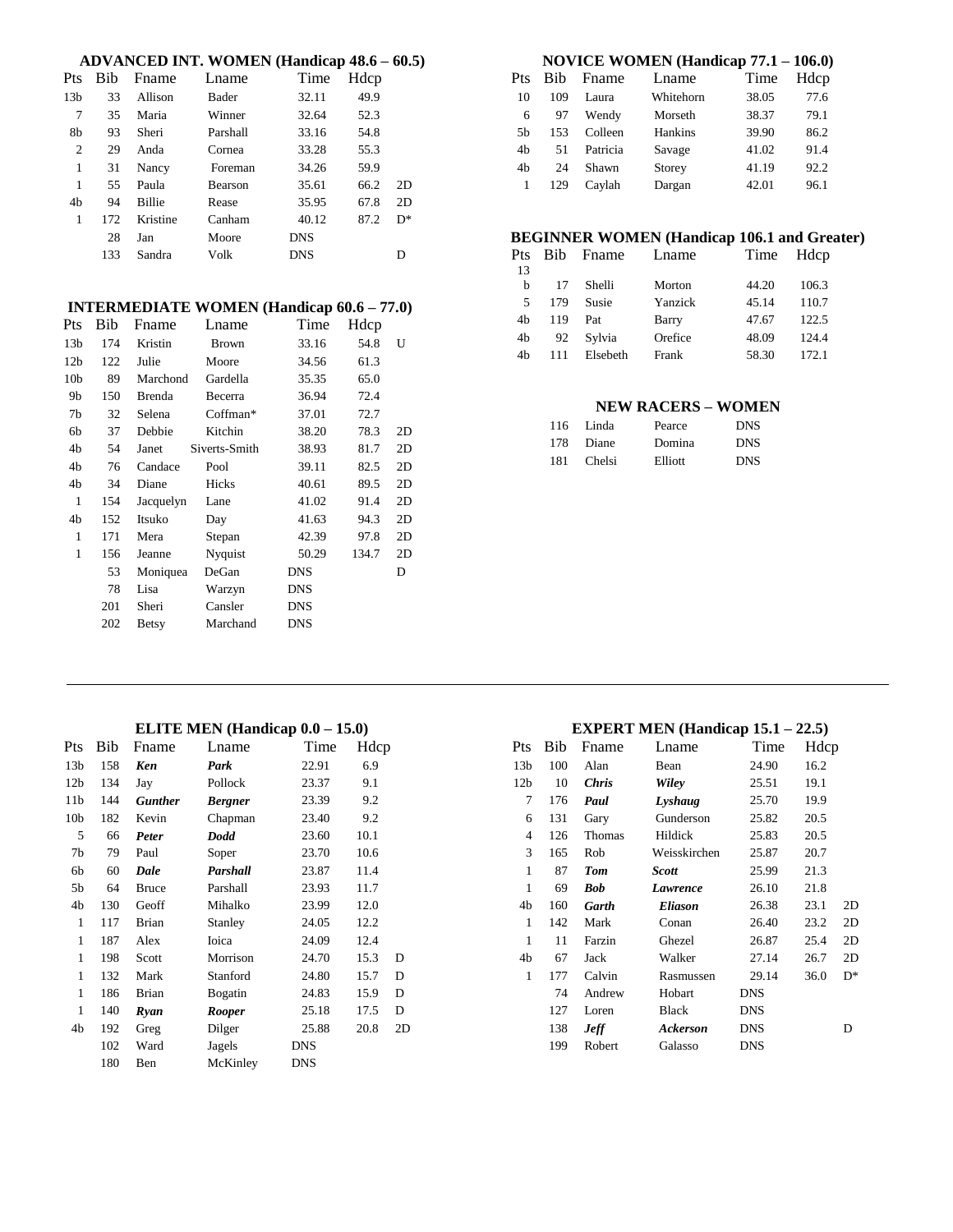| <b>ADVANCED MEN (Handicap 22.6 - 30.0)</b> |  |  |  |
|--------------------------------------------|--|--|--|
|--------------------------------------------|--|--|--|

|                 |     |               | $\mathbf{A}$ $\mathbf{B}$ $\mathbf{C}$ $\mathbf{A}$ $\mathbf{D}$ $\mathbf{A}$ $\mathbf{B}$ $\mathbf{B}$ $\mathbf{C}$ $\mathbf{D}$ $\mathbf{A}$ $\mathbf{B}$ $\mathbf{B}$ $\mathbf{C}$ $\mathbf{D}$ $\mathbf{D}$ $\mathbf{A}$ $\mathbf{B}$ $\mathbf{B}$ $\mathbf{C}$ $\mathbf{D}$ $\mathbf{D}$ $\mathbf{D}$ $\mathbf{A}$ $\mathbf{$ |            | JV.V |    |
|-----------------|-----|---------------|------------------------------------------------------------------------------------------------------------------------------------------------------------------------------------------------------------------------------------------------------------------------------------------------------------------------------------|------------|------|----|
| Pts             | Bib | Fname         | Lname                                                                                                                                                                                                                                                                                                                              | Time       | Hdcp |    |
| 10              | 205 | <b>Jerry</b>  | Fitzpatrick                                                                                                                                                                                                                                                                                                                        | 26.47      | 23.5 |    |
| 11b             | 46  | Daryl         | Seitzer                                                                                                                                                                                                                                                                                                                            | 26.48      | 23.6 |    |
| 10 <sub>b</sub> | 136 | Vladimir      | Didenko                                                                                                                                                                                                                                                                                                                            | 26.89      | 25.5 |    |
| 8b              | 115 | Bob           | Long                                                                                                                                                                                                                                                                                                                               | 27.28      | 27.3 |    |
| 3               | 190 | Dave          | Pritchard                                                                                                                                                                                                                                                                                                                          | 27.30      | 27.4 |    |
| 4b              | 184 | Daniel        | Petrusich                                                                                                                                                                                                                                                                                                                          | 27.56      | 28.6 |    |
| 4b              | 42  | Alan          | Polaski                                                                                                                                                                                                                                                                                                                            | 27.91      | 30.3 | 2D |
| 1               | 145 | <b>Steve</b>  | Claussen                                                                                                                                                                                                                                                                                                                           | 28.24      | 31.8 | 2D |
| 4b              | 58  | <b>Bruce</b>  | Kuper                                                                                                                                                                                                                                                                                                                              | 28.47      | 32.9 | 2D |
| 1               | 195 | Randall       | Lew                                                                                                                                                                                                                                                                                                                                | 28.69      | 33.9 | D  |
| 4b              | 146 | Daniel        | Lane                                                                                                                                                                                                                                                                                                                               | 29.38      | 37.1 | 2D |
|                 | 15  | Morten        | Kvinge                                                                                                                                                                                                                                                                                                                             | <b>DNS</b> |      |    |
|                 | 20  | Ed            | Carman                                                                                                                                                                                                                                                                                                                             | <b>DNS</b> |      |    |
|                 | 86  | Michael       | <b>Slauson</b>                                                                                                                                                                                                                                                                                                                     | <b>DNS</b> |      |    |
|                 | 162 | <b>Steve</b>  | Farah                                                                                                                                                                                                                                                                                                                              | DNS        |      |    |
|                 | 193 | Tim           | Aid                                                                                                                                                                                                                                                                                                                                | <b>DNS</b> |      |    |
|                 | 200 | <b>Thomas</b> | <b>Cansler</b>                                                                                                                                                                                                                                                                                                                     | <b>DNS</b> |      |    |
|                 | 204 | Grant         | Fitzpatrick                                                                                                                                                                                                                                                                                                                        | <b>DNS</b> |      | D  |
|                 |     |               |                                                                                                                                                                                                                                                                                                                                    |            |      |    |

# **ADVANCED INT. MEN (Handicap 30.1 - 41.0)**

| Pts             | Bib | Fname         | Lname          | Time       | Hdcp |    |
|-----------------|-----|---------------|----------------|------------|------|----|
| 13 <sub>b</sub> | 77  | Clay          | Poppert        | 28.16      | 31.4 |    |
| 12 <sub>b</sub> | 88  | <b>Brice</b>  | Beck           | 28.27      | 31.9 |    |
| 8               | 135 | Chad          | Harris         | 28.41      | 32.6 |    |
| 8               | 183 | Tim           | Cundari        | 28.55      | 33.2 |    |
| 10 <sub>b</sub> | 63  | <b>Gordon</b> | Lusk           | 28.71      | 34.0 |    |
| 10 <sub>b</sub> | 71  | Keith         | Appleman       | 28.91      | 34.9 |    |
| 9b              | 155 | Michael       | Mecham         | 28.92      | 35.0 |    |
| 9b              | 22  | Joe           | Nelson         | 28.93      | 35.0 |    |
| 8b              | 19  | Frank         | Hadella        | 29.29      | 36.7 |    |
| 8b              | 65  | Tracy         | Livingston     | 29.35      | 37.0 |    |
| 7b              | 151 | <b>Terry</b>  | <b>Becerra</b> | 29.52      | 37.8 |    |
| 6b              | 40  | McCoy         | Smith          | 29.60      | 38.1 |    |
| 6b              | 196 | Charley       | Scott          | 29.64      | 38.3 |    |
| $\mathbf{1}$    | 47  | John          | Barton         | 29.65      | 38.4 |    |
| $\mathbf{1}$    | 68  | Terry         | Walter         | 30.04      | 40.2 |    |
| $\mathbf{1}$    | 194 | <b>Dexter</b> | Hill           | 30.23      | 41.1 | D  |
| $\mathbf{1}$    | 175 | Troy          | Hall           | 30.57      | 42.7 | D  |
| 4b              | 56  | Dave          | Cronauer       | 30.58      | 42.7 | 2D |
| 4b              | 48  | David         | Papworth       | 30.74      | 43.5 | 2D |
| 4b              | 106 | David         | Schor*         | 30.79      | 43.7 | 2D |
| $\mathbf{1}$    | 62  | John          | Orefice        | 30.80      | 43.7 | D  |
| 4b              | 101 | Allan         | Paraskeva      | 31.15      | 45.4 | 2D |
| $\mathbf{1}$    | 59  | Jeff          | <b>Brooks</b>  | 32.34      | 50.9 | 2D |
| $\mathbf{1}$    | 120 | Phil          | Mant           | 32.92      | 53.6 | 2D |
| $\mathbf{1}$    | 57  | Kay           | Kinyon         | 34.35      | 60.3 | 2D |
| $\mathbf{1}$    | 18  | Armin         | Dahms          | 35.16      | 64.1 | 2D |
| $\mathbf{1}$    | 105 | David         | Lederfine      | <b>DNF</b> |      |    |
|                 | 139 | Jeff          | Dulcich        | <b>DNS</b> |      |    |
|                 | 191 | Scott         | Rich           | <b>DNS</b> |      | D  |
|                 | 197 | Jack          | Folliard       | <b>DNS</b> |      |    |
|                 | 206 | Robert        | Hess           | <b>DNS</b> |      | D  |
|                 |     |               |                |            |      |    |

| <b>INTERMEDIATE MEN (Handicap 41.1 - 50.0)</b> |  |  |
|------------------------------------------------|--|--|
|------------------------------------------------|--|--|

| Pts             | Bib | Fname          | Lname           | Time       | Hdcp |    |
|-----------------|-----|----------------|-----------------|------------|------|----|
| 13 <sub>b</sub> | 41  | Mark           | Friedman        | 29.81      | 39.1 | U  |
| 8               | 73  | David          | Larson          | 30.16      | 40.8 | U  |
| 8               | 173 | Raj            | Savara          | 30.16      | 40.8 | U  |
| 5               | 107 | John           | Snodgrass       | 30.34      | 41.6 |    |
| 7 <sub>b</sub>  | 85  | Bryan          | Gyllen          | 30.48      | 42.2 |    |
| 5b              | 49  | Scott          | Gilfillan       | 31.22      | 45.7 |    |
| 4b              | 27  | Ted            | Stagnone        | 32.19      | 50.2 | 2D |
| 4b              | 16  | <b>Matt</b>    | <b>Thompson</b> | 32.46      | 51.5 | 2D |
| 1               | 82  | Jay            | Azevedo         | 33.53      | 56.5 | 2D |
| $\mathbf{1}$    | 157 | Tim            | Culligan        | 33.69      | 57.2 | D  |
| 1               | 170 | Scott          | Stepan          | 33.95      | 58.4 | 2D |
| 1               | 113 | Yon            | Sheldon         | 35.56      | 66.0 | 2D |
|                 | 25  | Paul           | Tidball         | <b>DNS</b> |      |    |
|                 | 43  | <b>Brandon</b> | Antoni          | <b>DNS</b> |      |    |
|                 | 123 | Ben            | Thamert         | <b>DNS</b> |      |    |
|                 | 203 | <b>Troy</b>    | Bowman*         | DNS        |      |    |
|                 |     |                |                 |            |      |    |

# **NOVICE MEN (Handicap 50.1 – 66.0)**

| Pts             | Bib | Fname          | Lname      | Time       | Hdcp |   |
|-----------------|-----|----------------|------------|------------|------|---|
| 13 <sub>b</sub> | 61  | Robert         | Brown      | 30.51      | 42.4 | U |
| 10 <sub>b</sub> | 104 | Gary           | Stevenson  | 31.08      | 45.0 | U |
| 8b              | 26  | Jerry          | Adamowicz  | 31.46      | 46.8 | U |
| 2               | 81  | Jeff           | Guss       | 31.73      | 48.1 | U |
| 4b              | 103 | Robert         | Weiss      | 32.39      | 51.2 |   |
| 1               | 83  | Shawn          | Miller     | 33.82      | 57.8 |   |
| 4b              | 110 | Lonny          | Schiller   | 34.14      | 59.3 |   |
| 1               | 45  | Duncan         | Kitchin    | 35.12      | 63.9 |   |
|                 | 84  | Greg           | Fredericks | <b>DNS</b> |      |   |
|                 | 114 | Dave           | Myers      | <b>DNS</b> |      |   |
|                 | 121 | Chuck          | Westergren | <b>DNS</b> |      | D |
|                 | 164 | George         | Laird      | <b>DNS</b> |      |   |
|                 | 208 | <b>Bradley</b> | $Hess*$    | <b>DNS</b> |      |   |

### **BEGINNER MEN (Handicap 66.1 and Greater)**

| <b>Pts</b>      | Bib. | Fname       | Lname     | Time       | Hdcp  |   |
|-----------------|------|-------------|-----------|------------|-------|---|
| 13 <sub>b</sub> | 75   | Robert      | Hingst    | 34.10      | 59.1  | Н |
| .5b             | 13   | Conrad      | Foord     | 37.73      | 76.1  |   |
| 1               | 124  | Scott       | Andersen  | 38.02      | 77.4  |   |
| 4b              | 166  | Jeff        | Stephen   | 44.50      | 107.7 |   |
|                 | 44   | Michael     | Adams $*$ | <b>DNS</b> |       |   |
|                 | 125  | Christopher | Hampson   | <b>DNS</b> |       |   |
|                 | 128  | Dave        | Driscoll  | <b>DNS</b> |       |   |

#### **NEW RACERS – MEN**

| 118. | - Bob      | Schwoeffermann | <b>DNS</b> |
|------|------------|----------------|------------|
| 141  | <b>Jay</b> | Fineman        | <b>DNS</b> |